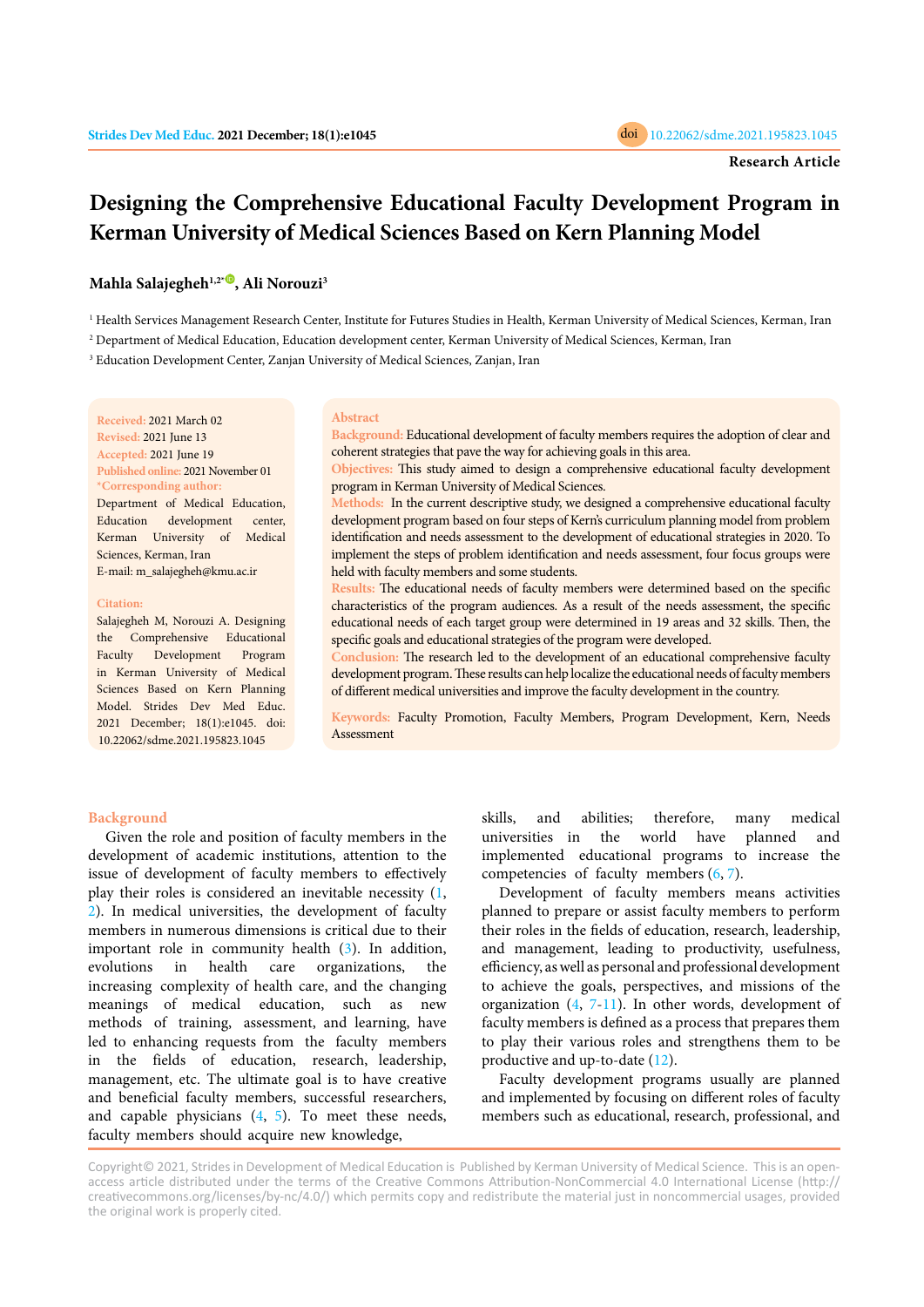individual roles. Accordingly, this study aimed to improve the educational skills of faculty members that ultimately leads to students' high-quality education and better learning [\(13\)](#page-5-0). Development of faculty members in the educational dimension requires the adoption of clear and coherent strategies that pave the way for achieving goals in this area.

In a systematic review, Steinert *et al.* (2016) reported some of the results of faculty members' educational development programs at both the individual and organizational levels. In this article, researchers emphasized designing development programs according to the needs of the faculty [\(5\)](#page-5-0). The results of another systematic review by Phuong *et al.* (2017) showed positive behavioral changes in the faculty members, including improved teaching skills, better leadership positions, and increased academic outputs [\(13\)](#page-5-0). The results of Guraya *et al.* (2019) showed the effect of faculty development programs on strengthening the knowledge and professional capabilities of participants in these interventions ([14](#page-5-0)). Piryani *et al.* (2018) concluded that faculty members' self-confidence in teaching significantly increased after participating in faculty development programs [\(15](#page-5-0)). In another study, Colella *et al.* (2019) showed the participants' satisfaction with holding the development programs and the acquired knowledge. The highest changes in professional behavior were reported regarding receiving and providing feedback, assigning and delegating responsibilities and duties, and improving communications [\(16\)](#page-5-0). Saiki *et al.* (2019) showed the benefits of the faculty development programs, such as increasing knowledge about clinical education methods by focusing on respect and trust toward learners, increased self-confidence in teaching, and the positive role of group interactions in clinical education [\(17\)](#page-5-0).

In Iran, some studies have also been conducted on educational faculty development programs in medical universities. In a study in 2015 at Shiraz University of Medical Sciences, Kojuri *et al.* found that positive changes occurred in faculty members' knowledge regarding teaching methods, providing feedback, student assessment, time management, and the use of this knowledge in the real environment ([18](#page-5-0)). Dehghani *et al.* proceeded with designing, implementing, and assessing a medical education fellowship course at Kerman University of Medical Sciences in 2019. The results indicated that most faculty were satisfied with the overall quality, increased knowledge, positive attitude changes in faculty members, and the use of what was learned in teaching students ([19\)](#page-5-0).

This report well represent the value and position of educational faculty development programs. Despite valuable practices in the field of development of faculty members at Kerman University of Medical Sciences, no comprehensive program has been developed to include various aspects of this important activity so far. On the other hand, dealing with education needs going through various stages and requires practices called planning. In this regard, one of the educational planning models is

Kern's model, which is a six-step approach, including problem identification and needs assessment, needs assessment of the program's target group, identification of general and specific objectives, development of educational strategies, program implementation, and assessment [\(20\)](#page-5-0). This comprehensive model has been designed for the development of an educational program to be used specifically in medical education  $(21)$  $(21)$  $(21)$ . A study by Loyal *et al.* (2018) was a very valuable experience of designing educational courses for faculty members based on Kern's model. The program designed in this study was such that each of the new faculty members was trained in three ways: holding a professional development seminar, counseling session with peers, and holding an introduction session in the department  $(22)$ . Therefore, since the present study aimed to design a comprehensive educational faculty development program in Kerman University of Medical Sciences, the planning of the initial four steps was based on Kern's model.

### **Objectives**

This study aimed to design a comprehensive educational faculty development program in Kerman University of Medical Sciences.

## **Methods**

In current descriptive research, we designed a comprehensive educational faculty development program in Kerman University of Medical Sciences in 2020 based on four steps of Kern's curriculum planning model from problem identification and needs assessment to the development of educational strategies. The research was approved by the Research Ethics Committee of Kerman University of Medical Sciences (code: IR.KMU.REC.1399.636). Participants entered the study voluntarily and were free to leave the study at any stage. Also, the research aims and ethical issues were explained to participants in written and oral forms. The participants were also assured of the confidentiality of their information, and they were explained that the results would be used only for research aims.

The first step of Kern's model is related to problem identification and needs assessment. In this research, a focus group was held to explain the problem and to study its dimensions in the university. An electronic invitation was sent to some faculty members and students to attend the meeting. The purpose of the invitation was announced to them, and if they agreed, they were included in the study. The reason for inviting students was to get their opinions on the educational skills required by faculty members to improve the teaching-learning process. The criterion for inviting individuals to this meeting was having management experience, holding faculty development programs, and students interested in participating in the university's educational development affairs. Attempts were also made to consider a variety of different educational groups among the invited individuals. In this virtual meeting, individuals' opinions were collected regarding the educational needs of faculty members, as well as the content and implementation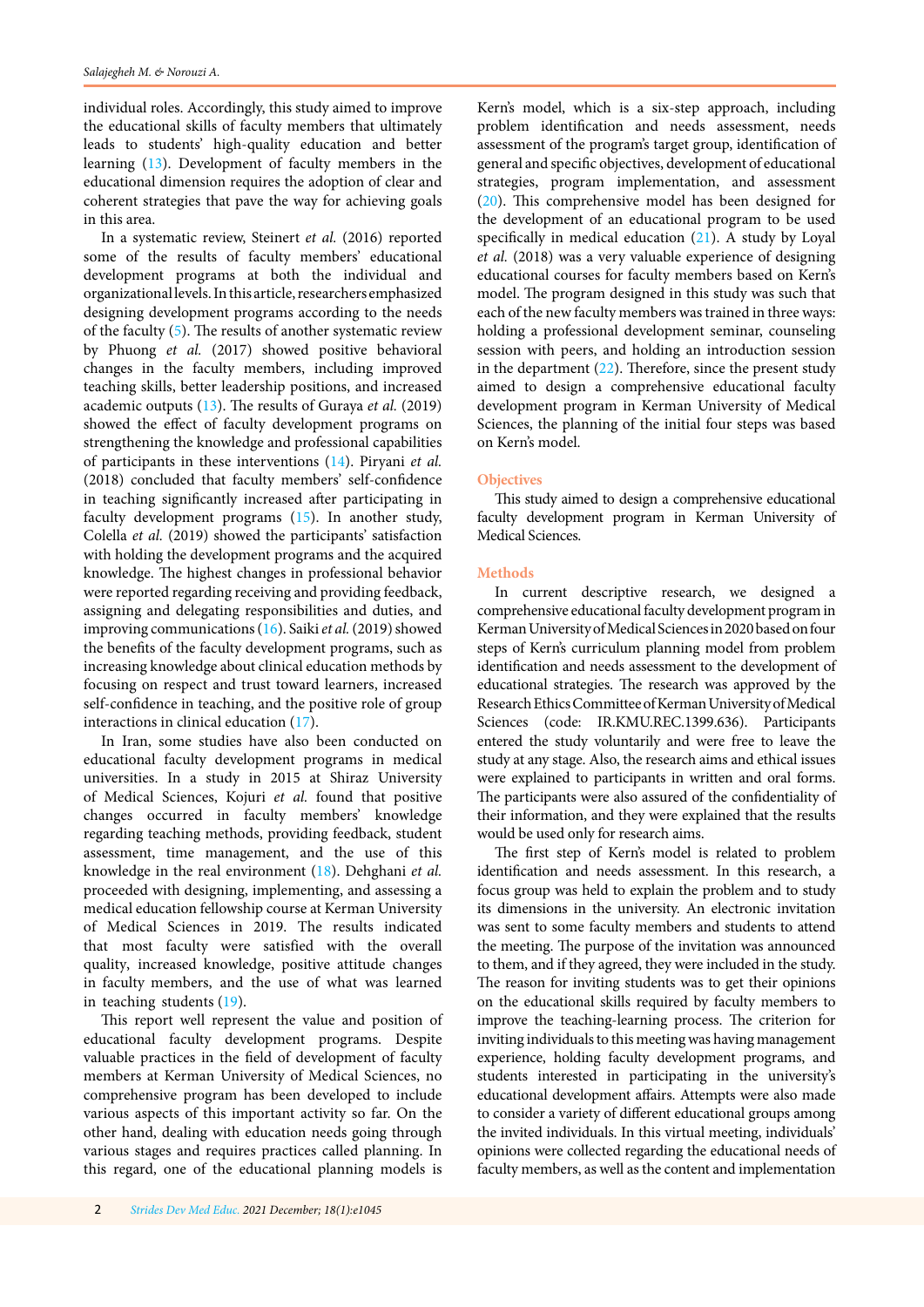procedure of faculty members' development programs. On the day of organizing the focus group, the consent of each participant was obtained again, and they were allowed to record their voice.

The focus group meeting was started with the general question "In what areas do you think faculty members need educational skills?" by the chairperson and continued with specific questions such as "What programs are needed to provide these educations?", "What are the necessary facilities for educating faculty members?", and the like. The meeting lasted for about 90 minutes. The chairperson tried to engage all participants in the discussion and give everyone the opportunity to comment, explain, and interpret their experiences. All conversations were recorded, and notes were taken from the discussions and expressed points. At the end of the meeting, the researchers examined and analyzed the statements of the group members. Then, using the conventional content analysis method, which is originated from the inductive content analysis approach, important and key phrases regarding the educational needs of faculty members were extracted.

In the second step of Kern's model, the needs assessment of the target group is performed. In this study, based on the results of the first step and the information obtained from the review of texts, a list of educational needs of faculty members was prepared. Given that the program's target group is the faculty members as the main audiences of development programs, three focus group meetings (involving 15, 10, and 18 individuals) were held with some university faculty members. Prior to focus group meetings, a list of extracted needs in the previous step was prepared and emailed to participants. Each meeting lasted for approximately 45 minutes. In these meetings, an attempt was made to have a variety of different educational groups.

In the third step of Kern's planning model, the general and specific goals of the program are formulated. In this study, considering the results of needs assessment in the previous steps, the general and specific goals of the program were written and provided to four experts in the scientific committee of the faculty development unit of the university, and necessary corrections were made based on their opinions.

In the fourth step of Kern's planning model, the educational strategies required for the program are developed. In this research, based on the information obtained from the first and second steps, as well as the type of educational goals, the development of appropriate educational content and method were performed. The results were then submitted to four experts in the scientific committee of the faculty development unit of the university, and necessary corrections were made based on their opinions.

Also, for a more accurate review and to receive more opinions from experts in this field, a draft of the comprehensive educational faculty development program was sent to the officials of educational development offices of faculties and hospitals in the university (12 individuals). The opinions of all experts were then included in the

program, and necessary changes were made. Since the fifth (program implementation) and sixth (program assessment) steps of Kern's model were beyond the objectives of the present study, we ignored applying them in this study.

### **Results**

A total of 15 experts participated in the focus group meeting held for problem identification and needs assessment in the university dimension. Of these, 10 individuals were faculty members (six from basic sciences and four from clinical sciences) and five individuals were students (three medical students, one pharmacy student, and one graduate student of anatomical sciences). According to the results of this step, the educational needs of faculty members were determined based on the characteristics of the audiences of educational faculty development programs. As a result of this step, the needs were identified in six categories, including the special needs of new faculty members, the special needs of faculty members applying for promotion from instructor to assistant professor or from assistant professor to associate professor, the special needs of faculty members applying for promotion from associate professor to professor, the special needs of faculty members applying for promoting specialized knowledge of medical education, the special needs of instructors of educational faculty development programs, and the special needs of future faculty members (PhD students and residents).

Based on the results of the focus group meetings held in the second step, the special educational needs of each target group were identified, which included 19 areas and 32 skills ([Table 1\)](#page-3-0). The basis for selecting the target groups in dividing the educational needs of faculty members was the executive instruction of educational faculty development programs for newly employed faculty members in the university and the quality criteria for mandatory educational faculty development programs for new faculty members announced by the Education Development Center of the Ministry of Health and Medical Education [\(23](#page-5-0)).

The goals formulated in the third step of Kern's model regarding the comprehensive educational faculty development program included the general goal and specific goals. While the general goal was promoting the educational capabilities of faculty members and improving the organization performance, the specific goals included preparing faculty members to play their role as a teacher in the university upon arrival, readiness to acquire more capabilities during the period of activity as a faculty member in the university, flexibility of courses according to the participants' conditions, attention to different levels of audiences, specializing training courses along with basic development, and strengthening the participation of the development offices of colleges and hospitals in the universities in the development programs.

In the fourth step, the educational strategies considered for the comprehensive educational faculty development program involved a wide range of long-term or short-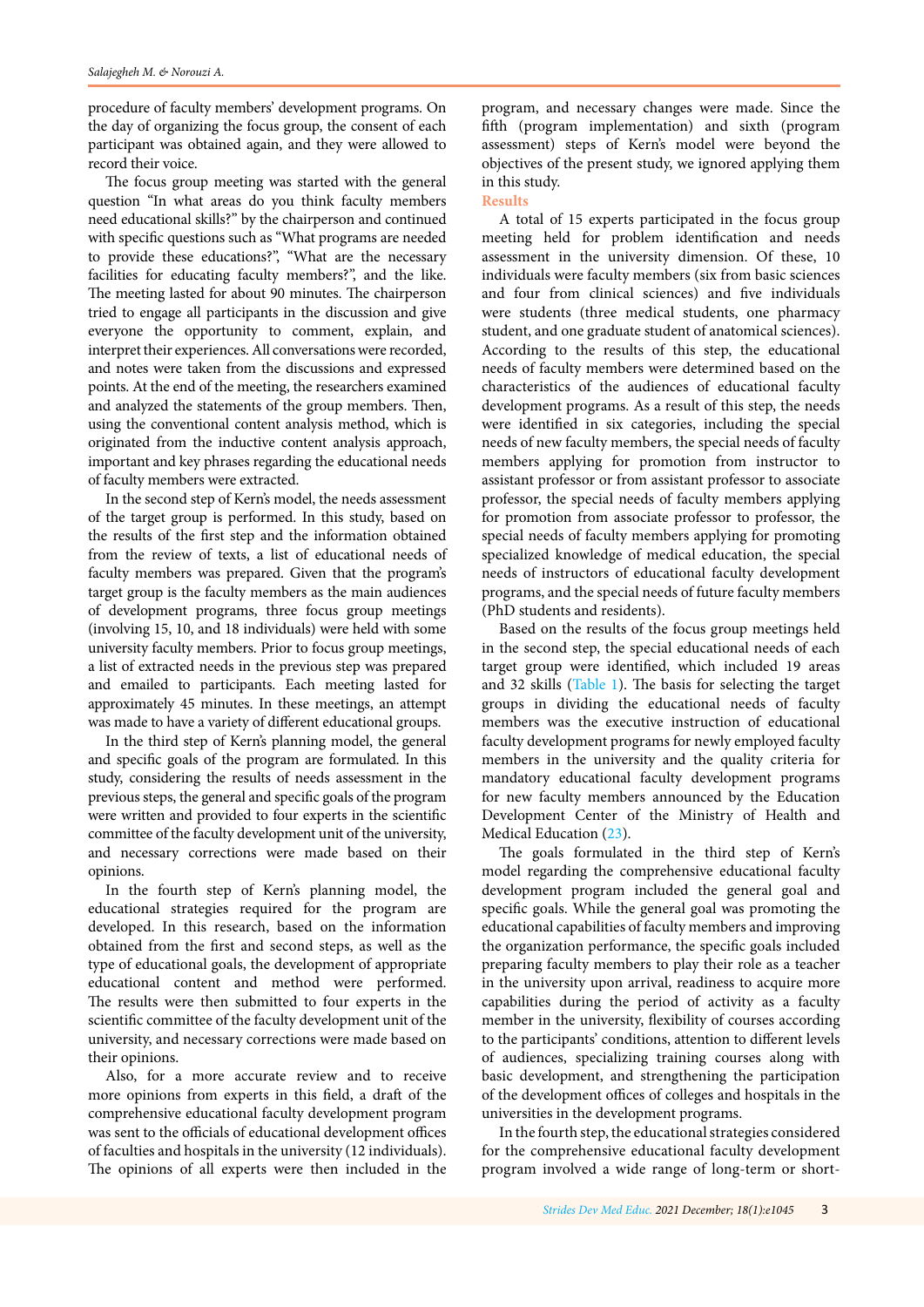### <span id="page-3-0"></span>**Table 1.** The special educational needs of the target groups of faculty members

| <b>Target</b><br>Group                                                                                                                       | <b>Area/Skill</b>                           |                                                                                                                             | <b>Educational</b><br><b>Strategy</b>                                 |
|----------------------------------------------------------------------------------------------------------------------------------------------|---------------------------------------------|-----------------------------------------------------------------------------------------------------------------------------|-----------------------------------------------------------------------|
| New faculty members                                                                                                                          | Education                                   | Introductory curriculum planning<br>Basic teaching methods<br>Preliminary student assessment                                | Interactive lecture, e-<br>learning                                   |
|                                                                                                                                              | Research in education                       | Preliminary research method                                                                                                 | Interactive lecture,<br>counseling                                    |
|                                                                                                                                              | Scholarship                                 | Preliminary scholarship                                                                                                     | Interactive lecture,<br>counseling                                    |
|                                                                                                                                              | Educational management and<br>leadership    | Preliminary educational management<br>and leadership                                                                        | Interactive lecture, e-<br>learning                                   |
|                                                                                                                                              | Communication skills and<br>professionalism | Basic communication skills                                                                                                  | Interactive lecture.<br>counseling, providing<br>movies and scenarios |
|                                                                                                                                              |                                             | Basic professionalism                                                                                                       |                                                                       |
|                                                                                                                                              | University management and<br>regulations    | Basic university management and<br>regulations                                                                              | Interactive lecture, e-<br>learning                                   |
| Faculty members applying for<br>promotion from instructor to<br>assistant professor or from<br>assistant professor to associate<br>professor | Education                                   | Intermediate curriculum planning<br>Intermediate teaching methods<br>Intermediate student assessment                        | Interactive lecture, e-<br>learning                                   |
|                                                                                                                                              | Research in education                       | Intermediate research method                                                                                                | Interactive lecture,<br>counseling                                    |
|                                                                                                                                              | Scholarship                                 | Intermediate scholarship                                                                                                    | Interactive lecture.<br>counseling                                    |
|                                                                                                                                              | Educational management and<br>leadership    | Intermediate educational<br>management and leadership                                                                       | Interactive lecture, e-<br>learning                                   |
|                                                                                                                                              | Communication skills and<br>professionalism | Intermediate communication skills                                                                                           | Interactive lecture,<br>counseling, providing<br>movies and scenarios |
|                                                                                                                                              |                                             | Intermediate professionalism                                                                                                |                                                                       |
| Faculty members applying for<br>promotion from assistant<br>professor to professor                                                           | Education                                   | Advanced curriculum planning                                                                                                | Interactive lecture, e-<br>learning                                   |
|                                                                                                                                              |                                             | Advanced teaching methods<br>Advanced student assessment                                                                    |                                                                       |
|                                                                                                                                              | Educational management and<br>leadership    | Advanced educational management<br>and leadership                                                                           | Interactive lecture, e-<br>learning                                   |
| Faculty members applying for<br>promoting specialized<br>knowledge of medical<br>education                                                   | Education                                   | Curriculum planning                                                                                                         | Interactive lecture, e-<br>learning                                   |
|                                                                                                                                              |                                             | Teaching methods                                                                                                            |                                                                       |
|                                                                                                                                              |                                             | Plan/ student assessment                                                                                                    |                                                                       |
|                                                                                                                                              | Educational management and<br>leadership    | Advanced educational management<br>and leadership                                                                           | Interactive lecture, e-<br>learning                                   |
| Instructors of educational<br>empowerment courses for<br>faculty members                                                                     | Education                                   | Teaching techniques in workshops,<br>virtual education, and e-learning,<br>principles of holding an interactive<br>workshop | Interactive lecture, e-<br>learning                                   |
|                                                                                                                                              | Communication skills and<br>professionalism | Verbal and non-verbal<br>communication techniques                                                                           | Interactive lecture,<br>counseling, providing<br>movies and scenarios |
| Future faculty members (PhD<br>students and assistants)                                                                                      | Education                                   | Preliminary curriculum planning                                                                                             | Interactive lecture, e-<br>learning                                   |
|                                                                                                                                              |                                             | Basic teaching methods (classroom<br>and patient bedside)                                                                   |                                                                       |
|                                                                                                                                              |                                             | Preliminary student assessment                                                                                              |                                                                       |
|                                                                                                                                              | Communication skills and<br>professionalism | Basic communication skills                                                                                                  | Interactive lecture,<br>counseling, providing<br>movies and scenarios |
|                                                                                                                                              |                                             | Basic professionalism                                                                                                       |                                                                       |

term, formal or informal, and individual or group activities including workshops, seminars, mentorships, e-learning, online learning, and longitudinal development programs.

# **Discussion**

This study was conducted considering the need for a comprehensive educational faculty development program designed based on the specific characteristics and needs of different audiences. In this study, Kern's planning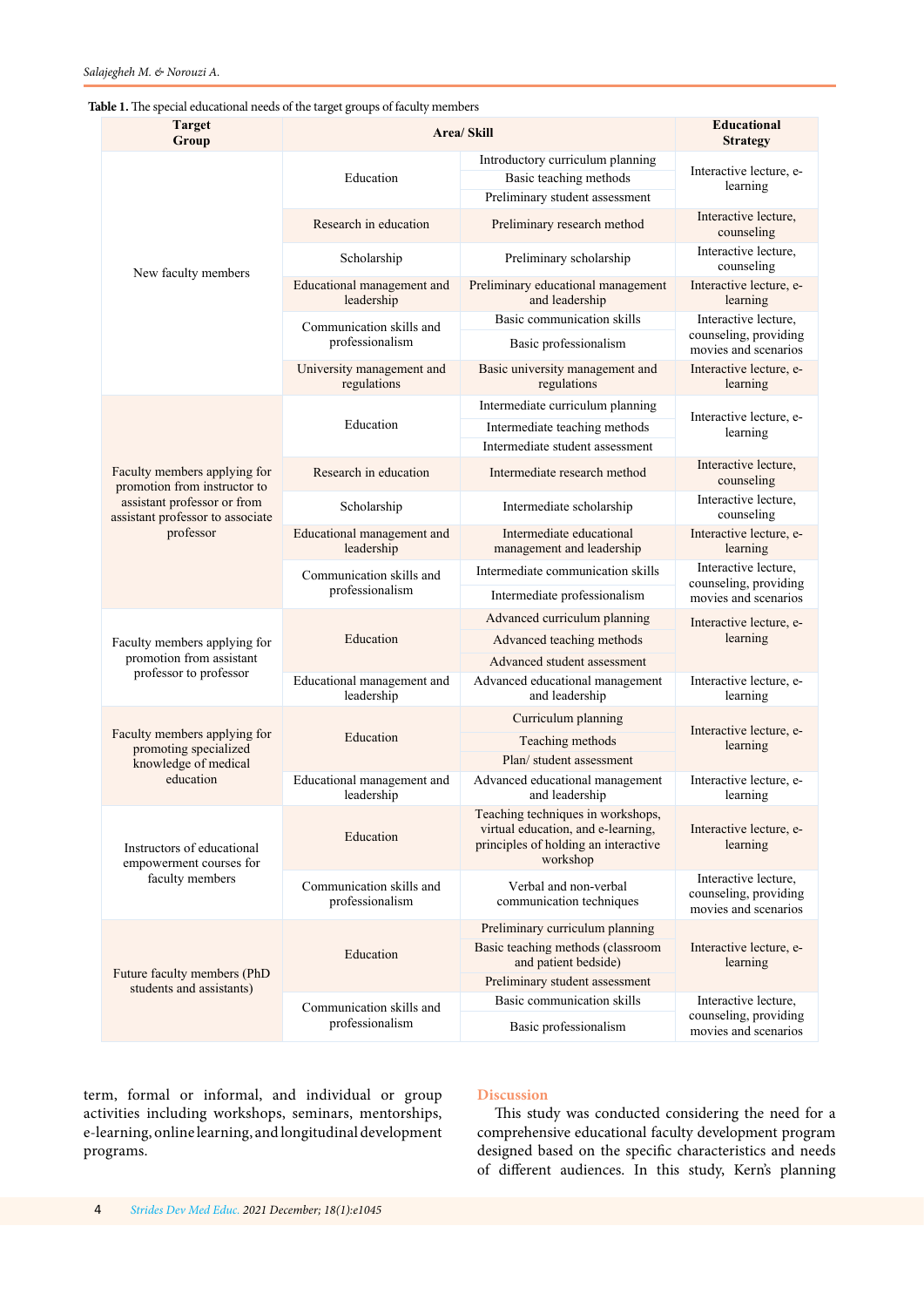model was used to design the comprehensive educational faculty development program in Kerman University of Medical Sciences. The specific educational needs of faculty members were determined in 19 areas and 32 skills and the specific goals and educational strategies of the program were developed.

Steinert *et al.* (2010) investigated the reasons for participation or non-participation of clinical faculty members in development programs; the most important factors for the attendance of faculty members at the mentioned courses were found to be providing a suitable environment for personal and professional growth, the proportion of the development programs' content to participants' needs, and a good opportunity to communicate with colleagues. Also, one of the most important obstacles for not participating in development programs was suggested to be the inconsistency of the goals and content of the course with the needs of faculty members. Finally, it was concluded that the use of comprehensive and codified programs for development courses would increase the acceptance and participation of faculty members ([24](#page-5-0)). In 2016, in a systematic review to evaluate faculty members' development programs between 2002 and 2012, Steinert *et al.* emphasized designing the appropriate content of development courses associated with the needs of the audiences and using proper educational methods based on the principles of adult learning such as experimental learning ([5](#page-5-0)). In a review study in 2019, Guraya *et al.* emphasized the necessity of needs assessment and designing development programs in response to the needs of faculty members [\(14\)](#page-5-0).

Numerous studies have designed educational development courses for faculty members based on needs assessment using different methods such as questionnaires and interviews. The r esults o f t he p resent s tudy a re i n line with the findings of Behar-Horenstein *et al.* (2014), indicating educational priorities for faculty development programs from the perspective of faculty members of the School of Dentistry in the fields of education, assessment, scholarship, and educational management and leadership. In the findings of this study, it was stated that designing a development program adjusted to the needs of faculty members before implementing the program would lead to promoting professional growth and ensuring that the provided services are adapted to the needs [\(25](#page-5-0)).

Dias *et al.* (2017) examined the factors and barriers effective in the success of faculty development courses and reviewed their educational needs in 22 nursing schools in Pakistan using a questionnaire. The results showed the educational needs in the fields of curriculum planning, teaching and learning, and research in education, even in faculty members with specialized qualifications and high work experience ([26](#page-5-0)). Some of the findings of this research in the areas required for educational priorities are similar to the results of the present study.

The results of the present study are in line with the findings of the research by Shah *et al.* (2018), which along with designing the faculty development program,

determined the educational priorities of faculty members using a questionnaire and reported needs such as achieving more skills in the fields of educational capabilities, assessment, and educational management and leadership ([27](#page-5-0)).

In 2018, Manzoor *et al.* examined the educational needs of faculty members of medical and dentistry schools for faculty development courses in Pakistan. The results showed the educational priorities in the fields of teaching and learning psychology, education and assessment skills, research in education, educational management and leadership, and professionalism, which in some cases were consistent with the results of the present study [\(28\)](#page-5-0).

One of the strengths of this study, which distinguishes it from previous research, is the use of a logical, systematic, dynamic, and interactive approach to planning, which in addition to needs assessment, it addresses other critical stages of educational planning, including setting the goals and educational strategies of the program. These steps were considered in the comprehensive educational faculty development program in Kerman University of Medical Sciences at the design stage.

One of the limitations of this study was the lack of willingness and motivation in participants to collaborate in focus groups due to a busy work schedule and lack of time. To eliminate this limitation, an attempt was made to justify the faculty members about the role of this research in improving the quality of the development programs of faculty members and creating and promoting organizational development at Kerman University of Medical Sciences.

### **Conclusion**

The results of this research led to the development of a comprehensive educational faculty development program in Kerman University of Medical Sciences. This program is undoubtedly rooted in the real educational needs of faculty members and meets the needs of specific audiences. Applying the results of this study can help localize the educational needs of faculty members of medical universities and improve the development programs of faculty members in the country.

**Supplementary material(s):** is available here [To read supplementary materials, please refer to the journal website and open [PDF/HTML](http://sdme.kmu.ac.ir/jufile?ar_sfile=814062)].

**Acknowledgments:** This study was conducted with the financial support of the Vice-Chancellor for Research and Technology of Kerman University of Medical Sciences (project number: 99000898). We are grateful for the sincere cooperation of the faculty members and colleagues of Kerman University of Medical Sciences.

**Conflict of Interests:** The authors declare that they have no competing interests.

**Ethical Approvals:** The research was approved by the